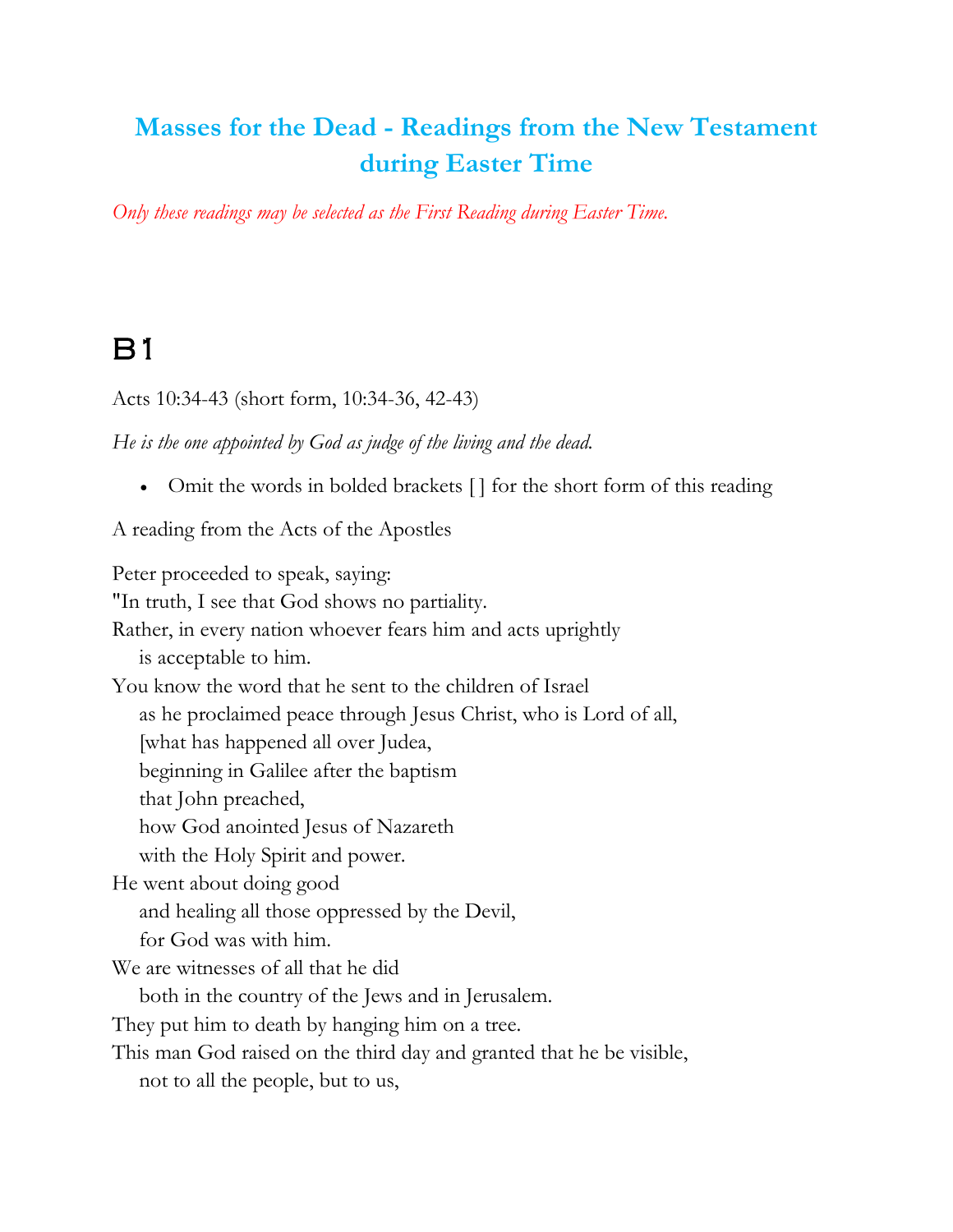the witnesses chosen by God in advance, who ate and drank with him after he rose from the dead.] He commissioned us to preach to the people and testify that he is the one appointed by God as judge of the living and the dead. To him all the prophets bear witness, that everyone who believes in him will receive forgiveness of sins through his name."

The word of the Lord.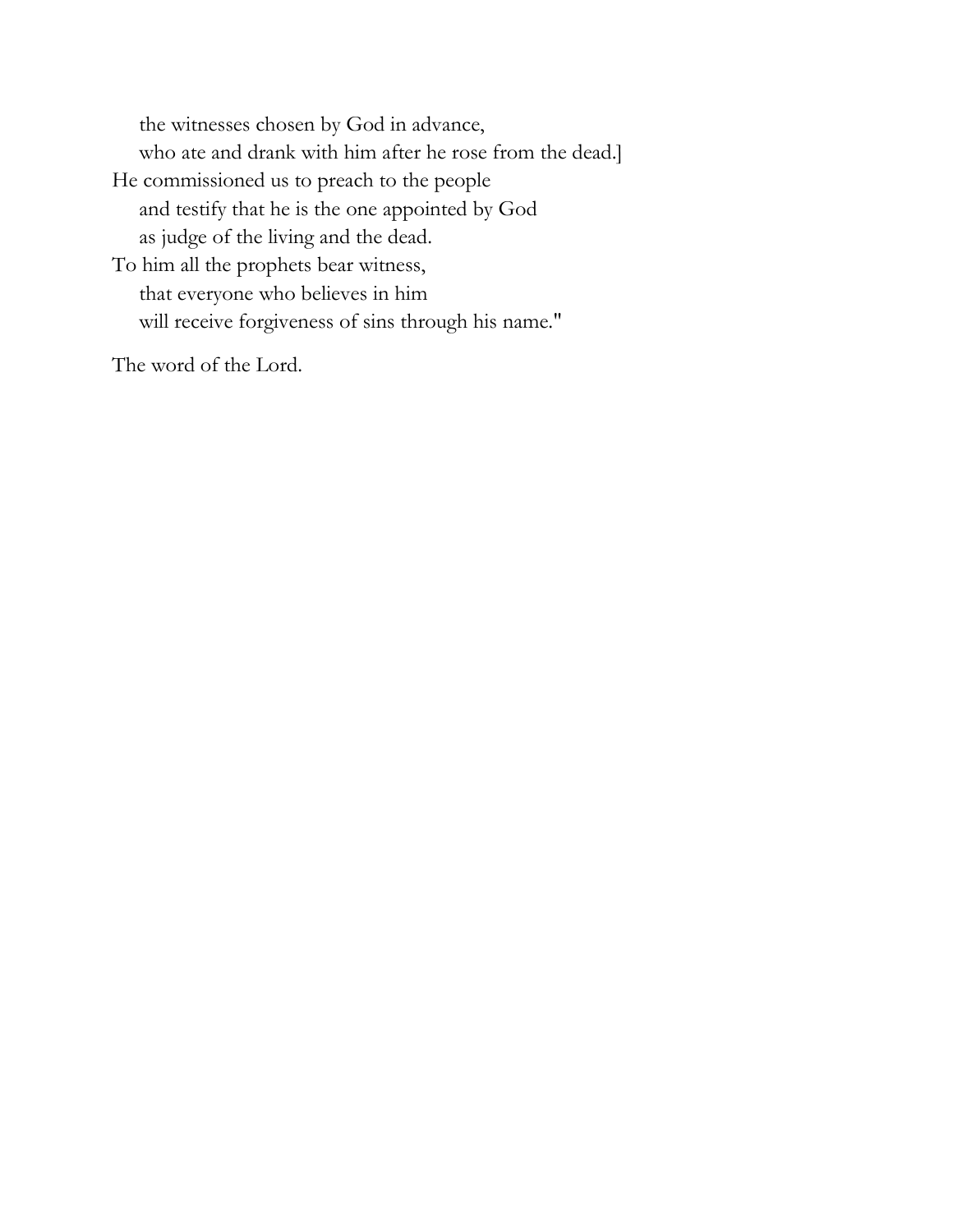# B2

Revelation 14:13

*Blessed are the dead who die in the Lord.*

A reading from the Book of Revelation

I, John, heard a voice from heaven say, "Write this: Blessed are the dead who die in the Lord from now on." "Yes," said the Spirit, "let them find rest from their labors, for their works accompany them."

The word of the Lord.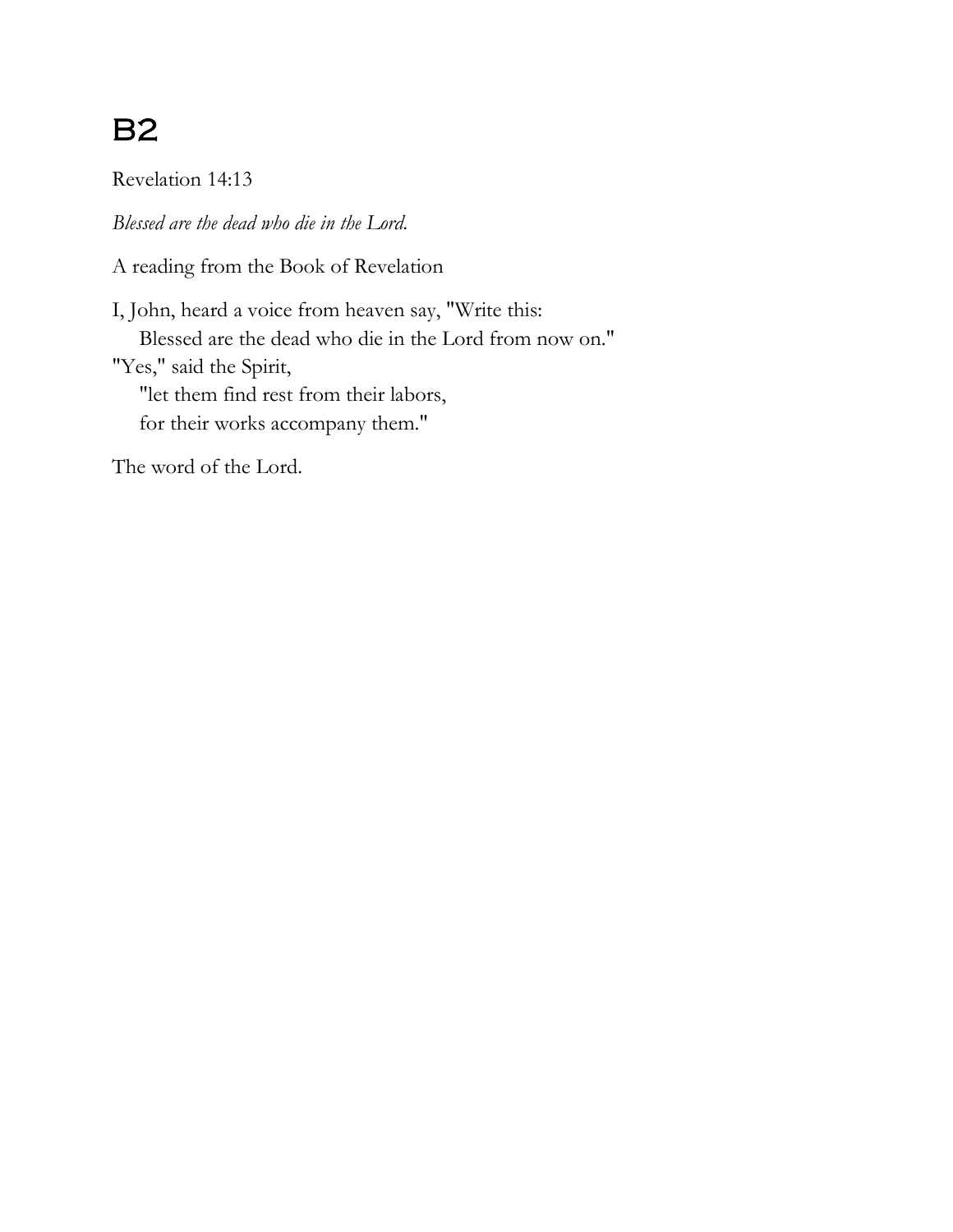# B3

Revelation 20:11—21:1

*The dead were judged according to their deeds.*

A reading from the Book of Revelation

I, John, saw a large white throne and the one who was sitting on it. The earth and the sky fled from his presence and there was no place for them. I saw the dead, the great and the lowly, standing before the throne, and scrolls were opened. Then another scroll was opened, the book of life. The dead were judged according to their deeds, by what was written in the scrolls. The sea gave up its dead; then Death and Hades gave up their dead. All the dead were judged according to their deeds. Then Death and Hades were thrown into the pool of fire. (This pool of fire is the second death.) Anyone whose name was not found written in the book of life was thrown into the pool of fire.

Then I saw a new heaven and a new earth.

The former heaven and the former earth had passed away, and the sea was no more.

The word of the Lord.